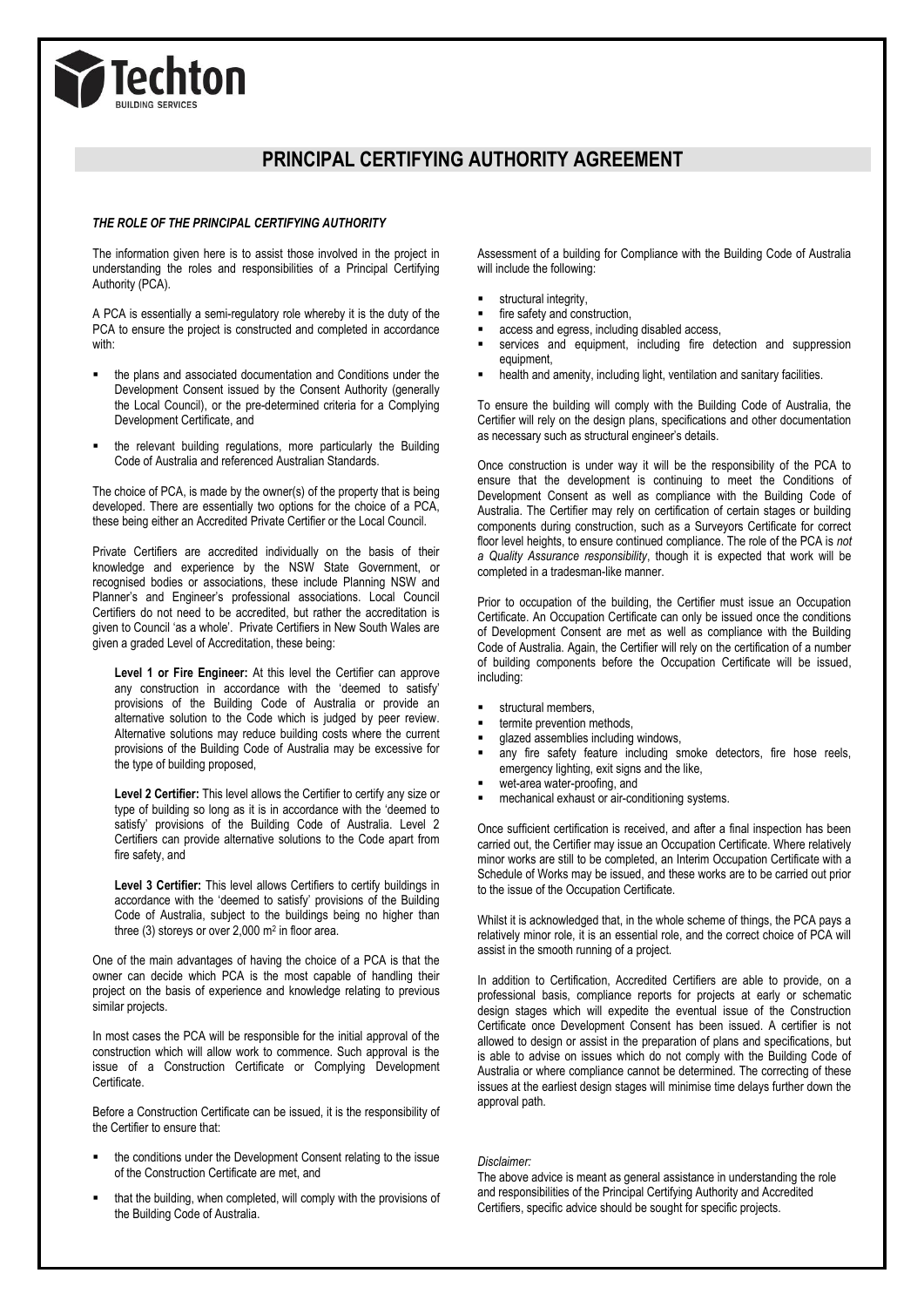

## **AGREEMENT DETAILS**

| 1.                                                                                                                                              | <b>Principal Certifying Authority (PCA):</b>                                                                                                                                                                                                          |  |  |
|-------------------------------------------------------------------------------------------------------------------------------------------------|-------------------------------------------------------------------------------------------------------------------------------------------------------------------------------------------------------------------------------------------------------|--|--|
|                                                                                                                                                 | Name: Craig Nowlan<br>Address: PO Box 1049, Ballina NSW 2478                                                                                                                                                                                          |  |  |
|                                                                                                                                                 | Telephone: 0266 815258<br><b>Facsimile: 0266 815259</b><br>Email: info@techton.com.au<br><b>Accreditation Body: Building Professionals Board</b><br>Accreditation No.: BPB0299                                                                        |  |  |
|                                                                                                                                                 |                                                                                                                                                                                                                                                       |  |  |
|                                                                                                                                                 |                                                                                                                                                                                                                                                       |  |  |
| $\overline{2}$ .                                                                                                                                | Client:                                                                                                                                                                                                                                               |  |  |
|                                                                                                                                                 | Name:                                                                                                                                                                                                                                                 |  |  |
|                                                                                                                                                 | Address:                                                                                                                                                                                                                                              |  |  |
|                                                                                                                                                 | Telephone:<br>Facsimile:<br>Email:                                                                                                                                                                                                                    |  |  |
|                                                                                                                                                 |                                                                                                                                                                                                                                                       |  |  |
| 3.                                                                                                                                              | Address of the proposed works:                                                                                                                                                                                                                        |  |  |
|                                                                                                                                                 |                                                                                                                                                                                                                                                       |  |  |
| 4.                                                                                                                                              | Scope of works:                                                                                                                                                                                                                                       |  |  |
|                                                                                                                                                 |                                                                                                                                                                                                                                                       |  |  |
|                                                                                                                                                 |                                                                                                                                                                                                                                                       |  |  |
| 5 <sub>1</sub>                                                                                                                                  | <b>Certificate No.:</b>                                                                                                                                                                                                                               |  |  |
|                                                                                                                                                 |                                                                                                                                                                                                                                                       |  |  |
|                                                                                                                                                 |                                                                                                                                                                                                                                                       |  |  |
| 6.                                                                                                                                              | <b>Inspection Schedule:</b>                                                                                                                                                                                                                           |  |  |
| Twenty four (24) hours notice is to be given to enable the following inspections to be carried out by the Private Certifying Authority/Council. |                                                                                                                                                                                                                                                       |  |  |
| NB: All required plumbing and drainage inspections are to be carried out by Council.                                                            |                                                                                                                                                                                                                                                       |  |  |
| a)                                                                                                                                              | Excavation for pier hole foundations prior to concrete pour.                                                                                                                                                                                          |  |  |
| b)                                                                                                                                              | When the foundation trenches are open, the steel reinforcement is in position before the concrete is poured.                                                                                                                                          |  |  |
| C)                                                                                                                                              | When the drainage pipelines beneath the building have been laid by the plumber so that a water test can be carried out before they are<br>backfilled.                                                                                                 |  |  |
| d)                                                                                                                                              | Stormwater connections prior to backfilling of trenches.                                                                                                                                                                                              |  |  |
| e)<br>f)                                                                                                                                        | When the steel is in position before any concrete floor slabs including patios and garages are poured.<br>When the external drainage lines have been laid by the licensed plumber so that a water test can be carried out before they are backfilled. |  |  |
| g)                                                                                                                                              | On completion of the framework with the roof covering in position before the internal walls and ceiling are fixed.                                                                                                                                    |  |  |
| h)<br>i)                                                                                                                                        | Wet area waterproofing.<br>On completion of the water supply "rough in" and/or plumbing stackwork prior to the internal lining of the building.                                                                                                       |  |  |
|                                                                                                                                                 | On completion of the building before occupation.                                                                                                                                                                                                      |  |  |
|                                                                                                                                                 |                                                                                                                                                                                                                                                       |  |  |
| 7.                                                                                                                                              | Payment schedule:                                                                                                                                                                                                                                     |  |  |
|                                                                                                                                                 | PCA fee for the project is:<br>Fee:                                                                                                                                                                                                                   |  |  |
|                                                                                                                                                 | \$<br>GST:                                                                                                                                                                                                                                            |  |  |
|                                                                                                                                                 | \$<br>\$<br>Total:                                                                                                                                                                                                                                    |  |  |
|                                                                                                                                                 | Disbursements: The above fee excludes any disbursements or Council fees payable (as defined).                                                                                                                                                         |  |  |
|                                                                                                                                                 |                                                                                                                                                                                                                                                       |  |  |
| <b>NOTE:</b><br>This is not a Tax Invoice. Payment in full is required within fourteen (14) days of the issue of the tax                        |                                                                                                                                                                                                                                                       |  |  |
| invoice, or prior to the first inspection whichever occurs first. Thank you                                                                     |                                                                                                                                                                                                                                                       |  |  |
|                                                                                                                                                 |                                                                                                                                                                                                                                                       |  |  |
|                                                                                                                                                 |                                                                                                                                                                                                                                                       |  |  |
|                                                                                                                                                 |                                                                                                                                                                                                                                                       |  |  |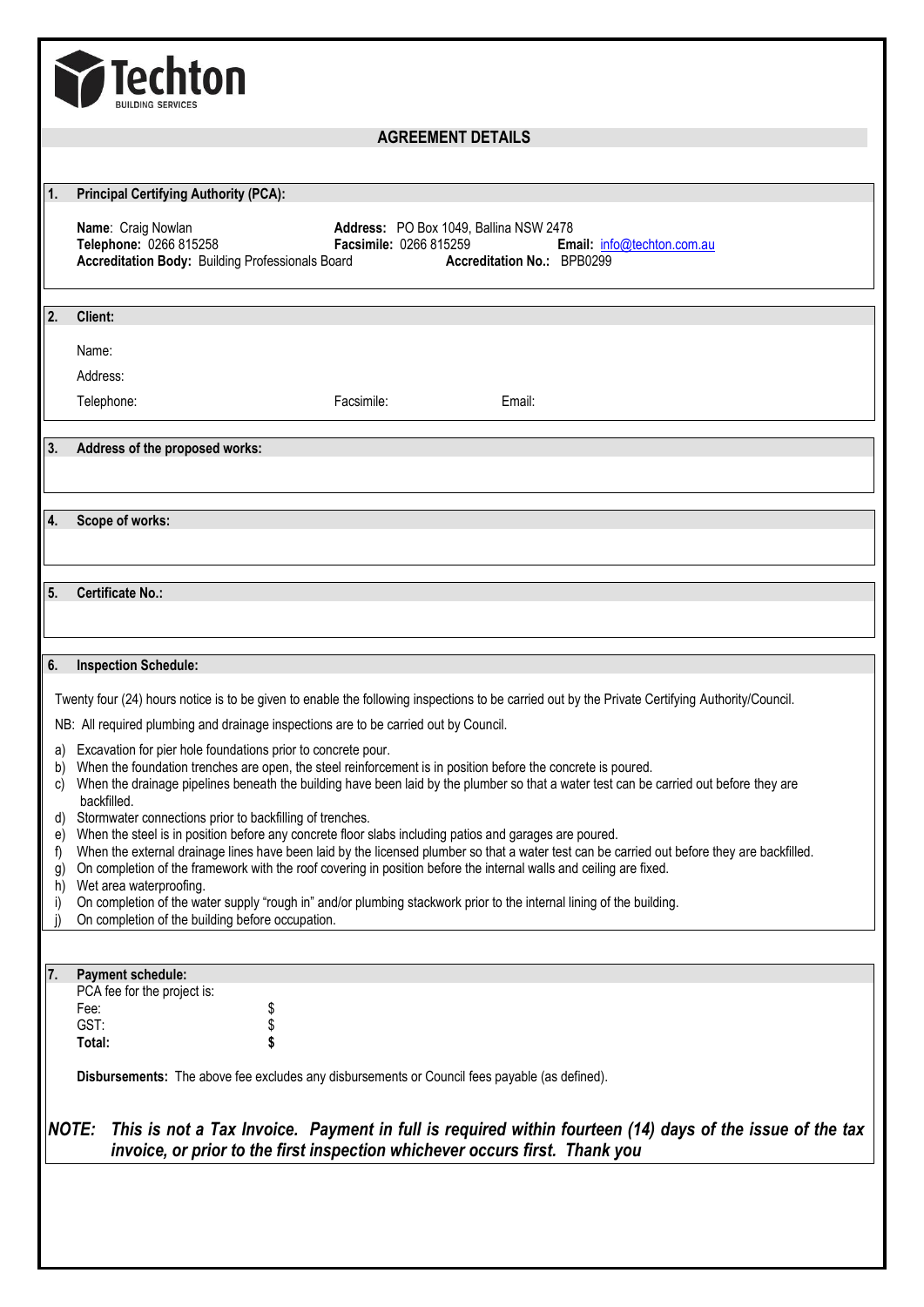

## **CONDITIONS OF AGREEMENT**

| <b>DEFINITIONS:</b>                       |                                                                                                                      |  |
|-------------------------------------------|----------------------------------------------------------------------------------------------------------------------|--|
| The Act:                                  | The Environmental Planning and Assessment Act, 1979 (NSW)                                                            |  |
| BCA:                                      | <b>Building Code of Australia</b>                                                                                    |  |
| <b>Building:</b>                          | That which is the subject of the proposed works                                                                      |  |
| <b>Building Contract:</b>                 | The contract to construct the building works that the client enters with the builder                                 |  |
| Certificates:                             | Statutory certificates and non-statutory certificates                                                                |  |
| <b>Certifying Authority:</b>              | Certifying authority within the meaning of the Act                                                                   |  |
| Client:                                   | The owner or the owner's agent                                                                                       |  |
| <b>Competent People:</b>                  | People authorised to carry out any work associated with building works under the Act and includes contractors        |  |
| <b>Complying Development Certificate:</b> | A Complying Development Certificate within the meaning of the Act                                                    |  |
| <b>Construction Certificate:</b>          | A Construction Certificate within the meaning of the Act.                                                            |  |
| <b>Deemed to Satisfy Provision:</b>       | The same meaning as the same term in the Building Code of Australia 1996                                             |  |
| <b>Development Consent:</b>               | A Development Consent within the meaning of the Act                                                                  |  |
| Disbursements:                            | May include any of the following fees, but shall not be limited to:                                                  |  |
|                                           | Recording & Archiving<br>EE or BASIX                                                                                 |  |
|                                           | Council Fees<br>Property Identification searches<br>٠                                                                |  |
|                                           | Specifications<br><b>Bushfire Protection</b><br>٠                                                                    |  |
| <b>Fire Safety Certificate:</b>           | A Fire Safety Certificate within the meaning of the Act                                                              |  |
| <b>Inspection Schedule:</b>               | The inspection schedule in this agreement                                                                            |  |
| Notice:                                   | Includes any notice issued under the Act or this agreement and in respect of notices in this agreement must be       |  |
|                                           | made by pre-paid ordinary mail, facsimile transmission or notice by hand delivery to the address for notices in this |  |
|                                           | agreement                                                                                                            |  |
| <b>Occupation Certificate:</b>            | An Occupation Certificate within the meaning of the Act                                                              |  |
| Order:                                    | An order within the meaning of the Act                                                                               |  |
| <b>Practicable Completion:</b>            | The date the builder has completed the building works/proposed works in accordance with the Building Contract        |  |
| <b>Principal Certifying Authority:</b>    | A building practitioner as defined under the Environmental Planning and Assessment Act, 1979 (NSW)                   |  |
| <b>Regulations:</b>                       | The Environmental Planning and Assessment Regulations 2000 (NSW) and all applicable amendments                       |  |
| Schedule:                                 | The Schedule in this agreement                                                                                       |  |
| <b>Scope of Works:</b>                    | Obligations in this agreement and any other tasks set out in the Schedule                                            |  |
| <b>Statutory Notices:</b>                 | Those notices that are issued by the PCA in accordance with the Act                                                  |  |
| <b>Termination Money:</b>                 | The money owing to the PCA if the PCA terminates the agreement in accordance with this agreement, being              |  |
|                                           | money for work done (with interest if applicable) and for costs incurred (with interest if applicable) and any money |  |
|                                           | that the client would have been bound to pay to the PCA if the agreement had been totally completed.                 |  |

**SCHEDULE:**

#### **1. EFFECT OF THE AGREEMENT:**

This agreement supersedes and overrides any other documents or oral representations upon which the parties may seek to rely to generate any legal effect or to imply any contractual obligation.

## **2. OBLIGATION OF THE PCA:**

The PCA agrees to:

- a) Issue a Construction Certificate/Complying Development Certificate when:
	- i) the client pays the PCA any money owed for work associated with the issuing of the Construction Certificate/Complying Development Certificate:
	- the design and construction of the building complies wit the Development Consent and the Regulations;
	- iii)the design complies with the BCA
- b) Provide Council with a Section 79D(2) Notice of Determination within 2 days of the determination.
- c) Advise on requirements relating to the Home Building Act 1989.
- d) Arrange for the builder/applicant to give notice for inspections.
- e) Carry out all required mandatory inspections.
- f) Issue an Interim Occupation Certificate if required by the applicant.
- g) Issue the Occupation Certificate when:
	- i) the Development Consent/Complying Development Certificate conditions have been complied with;
	- ii) the building works are suitable for occupation or use in accordance with their BCA classification;
	- iii) any specific works are to be completed or consent conditions are satisfied;
		- iv) a Fire Safety Certificate has been issued if applicable.
- h) Shall maintain an insurance policy in accordance with the Act and shall provide a copy of that policy to the client upon request.
- j) Advise on any conflict resolution arrangements between the client and the PCA.
- k) Act in a professional manner consistent with the Act.

## **3. OBLIGATIONS OF THE CLIENT:**

The client agrees to:

- a) Not engage any other PCA after the PCA appointed pursuant to this agreement has been engaged. Breach of this condition will entitle the PCA to recover any losses or costs that flow from that breach.
- b) Use competent people for all aspects of the building works.
- c) Supply copies of all required documentation including insurance.
- d) Attend any meetings if required by the PCA.
- e) Comply with any Notices or Orders that the PCA issues.
- f) Provide compliance Certificates as requested by the PCA.
- g) Pay in full within fourteen (14) days of the issue of the tax invoice, or prior to the first inspection whichever occurs first.
- h) Notify the builder of all inspections required by the PCA.